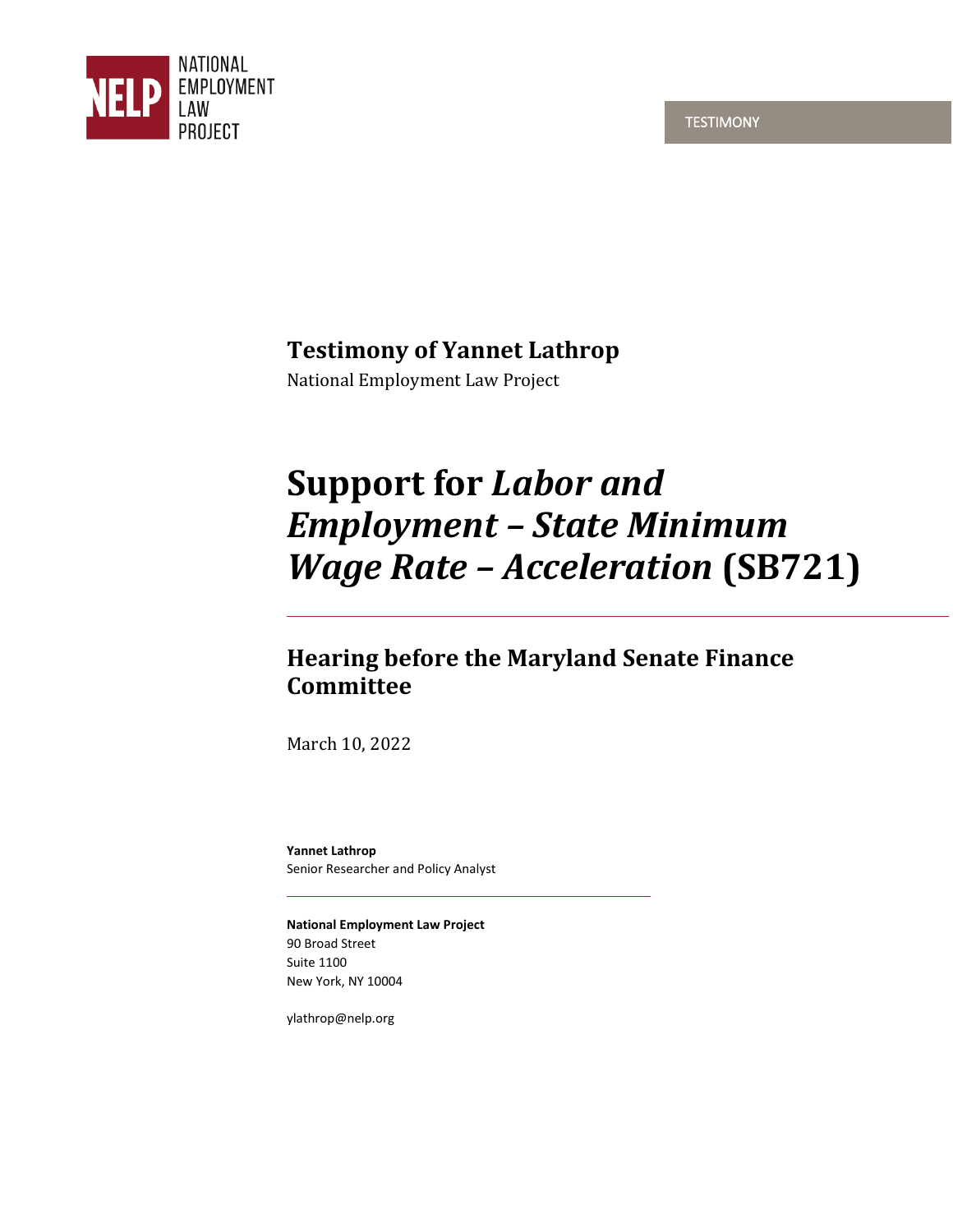**The National Employment Law Project (NELP)** is a national nonprofit advocacy organization that for more than 50 years has sought to build a just and inclusive economy where all workers have expansive rights and thrive in good jobs. We partner with federal, state, and local lawmakers and local community-based groups on a wide range of workforce issues, including areas such as minimum wage, unemployment insurance, wage and hour enforcement and workplace protections for excluded and underpaid workers.

**NELP supports SB 721, which would accelerate the timeline for increasing Maryland's minimum wage to \$15 per hour by 2022-2023, and would remove the provision in current minimum wage law that allows the Board of Public Works to suspend wage increases.** 

#### **By adopting a faster timeline to a \$15 minimum wage, Maryland will join states at the forefront of the movement for higher wages**

Accelerating the timeline for Maryland's minimum wage to reach \$15 is good policy in the face of rapid inflation that is quickly eroding workers' purchasing power, and would put Maryland in line with other highcost states and cities that are reaching \$15 sooner, or even looking beyond \$15. The majority of workers in New York State are already covered by a \$15 minimum wage, with areas upstate projected to reach \$15 in the next couple of years. Connecticut and Massachusetts are set to reach \$15 an hour by 2023. In California, where the minimum wage is already \$15 an hour for employers with 26 or more employees,<sup>1</sup> voters will have a chance to vote on ballot measure that would raise that state's minimum wage to \$18 an hour.<sup>2</sup> And neighboring Washington D.C.'s minimum wage is already over \$15 an hour, and will be over \$16 an hour in July 2022.<sup>3</sup>

## **Eliminating the Board of Public Works authority to suspend wage increases helps ensure workers do not continue to fall further behind**

NELP strongly supports eliminating the "pause button" provision from Maryland's minimum wage law that allows the Board of Public Works to suspend increases in the wage rate. As detailed below, a strong minimum wage floor is vital for workers' economic security, racial and gender justice, and especially now, helping workers weather rapidly rising costs that make it even harder to make ends meet. At all times, economic policy should be focused on improving workplace conditions like increasing wages, not providing an avenue through which the State can revoke on what workers won and expect. This is especially true now, as COVID-19 has forced front-line workers to bear the brunt of unsafe workplace conditions, unstable employment and inadequate compensation.

As a Maryland Center for Economic Policy analysis found, if Maryland had frozen its minimum wage rate last year, it would have cost the typical worker earning low wages more than \$7,000 in lost wages by 2026, or more than \$14,000 by 2027.4 What's more, these harms would have had a disproportionate effect on workers of color, and would have weakened consumer spending.<sup>5</sup>

#### **An accelerated timeline to a \$15 minimum wage will put Maryland on a faster path toward greater racial and gender justice**

Although a \$15 minimum wage benefits workers of all racial, ethnic and gender categories, women and workers of color benefit the most. These workers are over-represented among those earning low wages,<sup>6</sup> and have been among the most impacted by the pandemic.<sup>7</sup> Hence, adopting a faster timeline to a \$15 minimum wage would put Maryland on a faster path to greater racial and gender equity.

In 2018, the Maryland Center on Economic Policy (MDCEP) estimated that workers benefiting from a \$15 minimum wage are: 8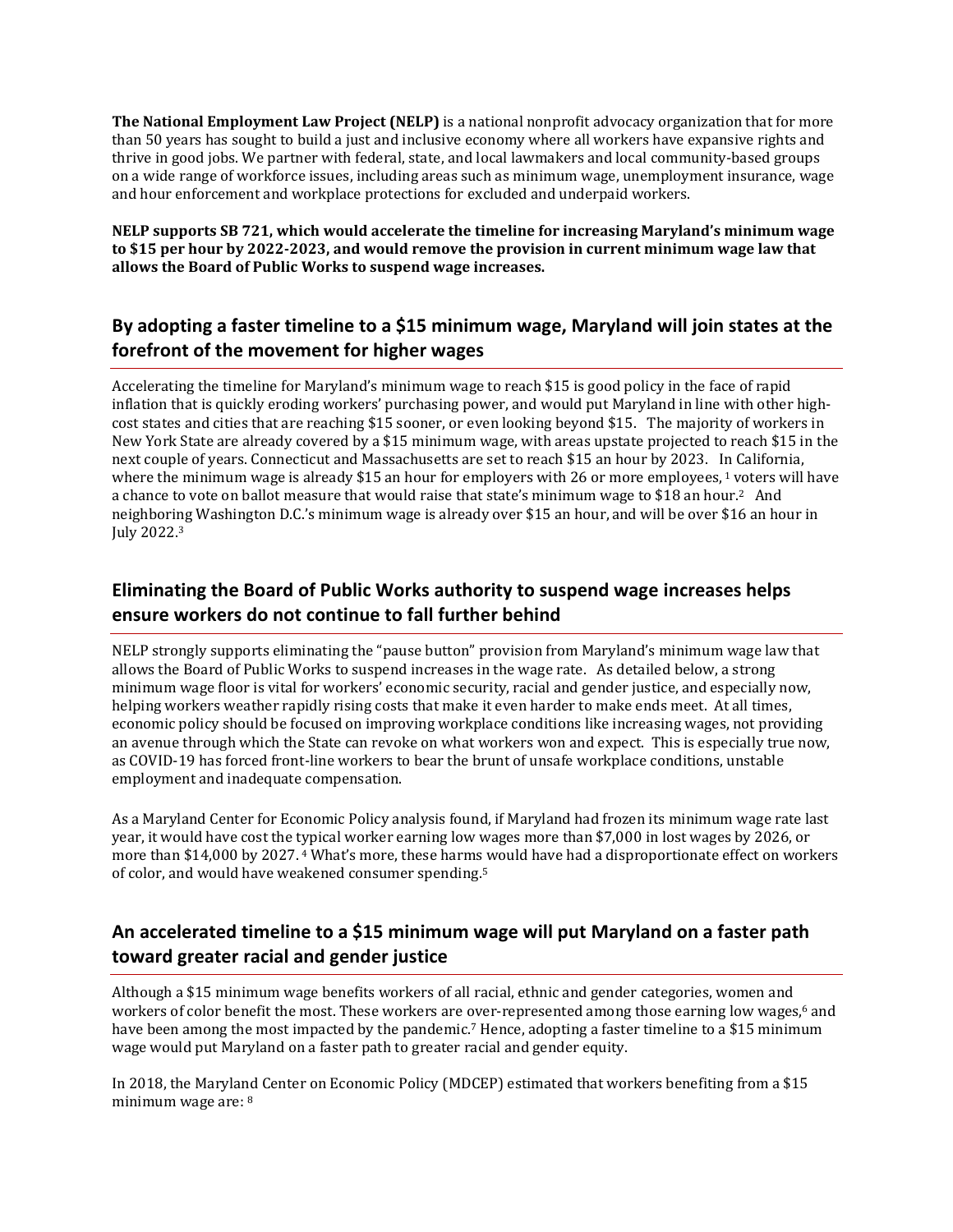- 55 percent female.
- 50 percent workers of color—despite comprising only 44 percent of Maryland's total workforce.
	- o In fact, roughly one-quarter of *all* African American and Latinx workers would benefit, compared to just 20 percent of white workers.
- 90 percent adults 20 or older—and in fact, a full 70 percent are over 25 years old.
- 64 percent full-time workers.
- 50 percent graduates with a post-secondary degree, or workers with some college education but no degree.
- 31 percent single or married parents raising 273,000 of Maryland's dependent children.
- 35 percent living in or near poverty.

#### **Inflation is at its highest point in four decades, but wages have not been rising fast enough, leaving low-income families increasingly vulnerable to poverty**

Much has been made about the "Great Resignation" and its positive impact on wages. But while workers' wages have grown nominally during the pandemic, record-high inflation have erased those modest gains.

In the 12 months through January (the latest available data), the consumer price index rose 7.5 percent for all items<sup>9</sup>—a 40-year high.10 During the same time, *real hourly earnings*—earnings that account for inflation—in the private sector *fell 1.7 percent* for all workers, and 1.3 percent for production and non-supervisory workers.11 This is despite an increase in nominal average wages in the private sector from \$29.93 percent in January 2021 to \$31.63 in January 2022 for all workers,<sup>12</sup> and from \$25.18 to \$26.92 for production and nonsupervisory workers.<sup>13</sup>

Inflation affects us all, but it is particularly harmful to low-income households, whose already tight budgets leave no room for adjustments. While energy prices have been leading the recent spike in inflation (rising 27.0 percent since last January), the price of groceries has tracked overall inflation, rising 7.4 percent over the same period,<sup>14</sup> leading to reports of higher food insecurity.<sup>15</sup> Rents have also increased at a fast pace in many regions of the country<sup>16</sup>—including Baltimore, where it rose by nearly 11 percent over the past year<sup>17</sup> further squeezing budgets and putting families at risk of homelessness.

The full impact of inflation on low-income families is yet to be determined. But pre-pandemic research suggests that it may lead to higher levels of poverty—particularly among people of color<sup>18</sup>—and to the widening or reinforcing of income inequality.<sup>19</sup>

#### **Decades of research on the minimum wage shows that higher wage floors boost workers' incomes without adverse employment effects**

Decades of pre-pandemic research shows that the minimum wage raises the incomes of underpaid workers without affecting their employment. In fact, two meta-analyses—the analysis and synthesis of independent studies—on minimum wage research found close to zero impact on employment.<sup>20</sup>

The pandemic has not called this near consensus into question. In fact, during the early months of the pandemic, we witnessed jobs numbers drop to record lows as state and local governments imposed lockdowns to contain the spread of the virus. And as economies began to open back up in mid-2020, we saw more and more employers attempt to rebuild their workforce by raising wages<sup>21</sup>—showing in real time that higher pay does not automatically lead to disemployment effects, and in fact, they can be a boon to workers and employers alike.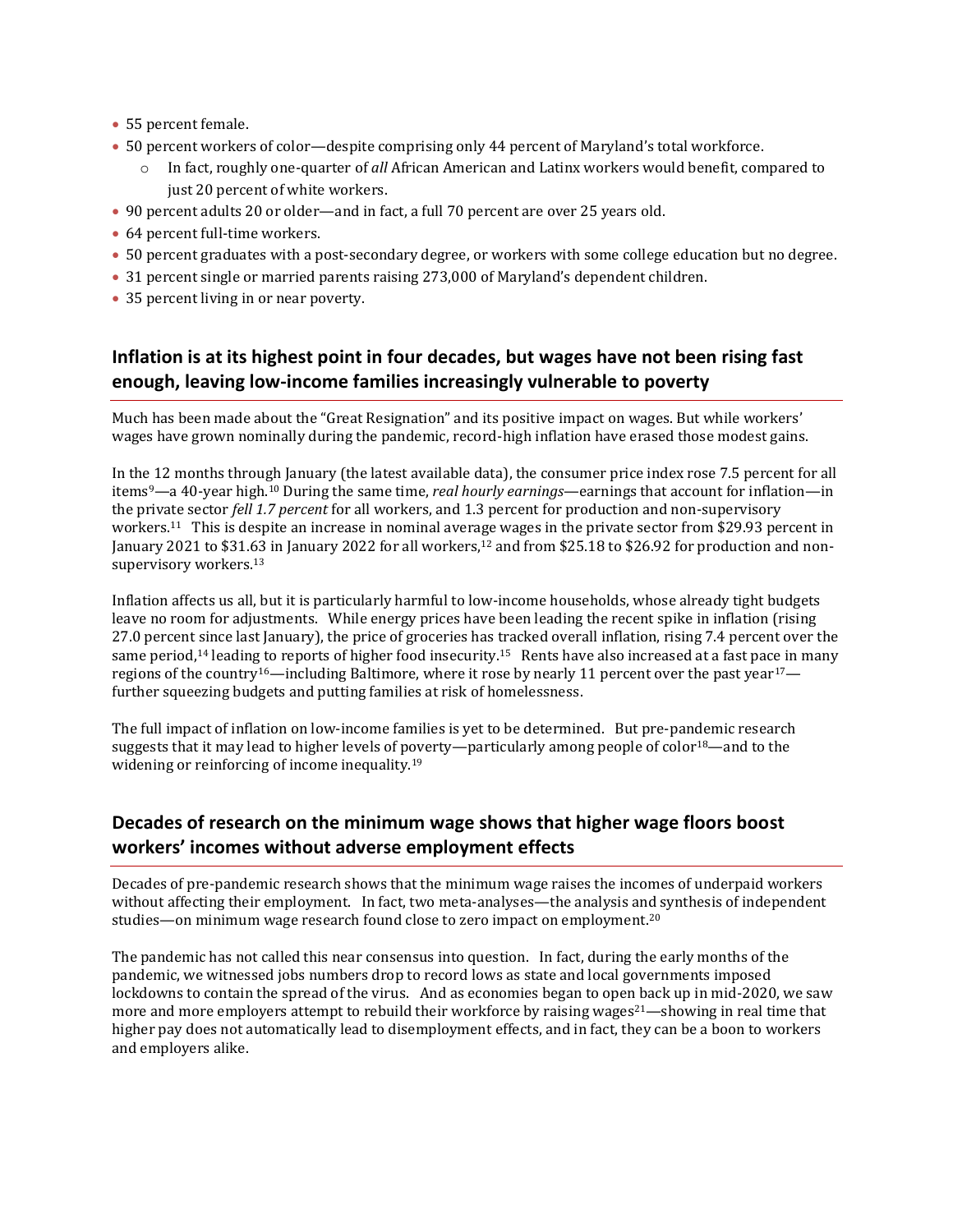### **The pandemic has shown that businesses can afford to pay more and still be profitable; and that raising the wage floor helps ensure that small businesses are not at a competitive disadvantage**

Before the pandemic, large corporations and their lobbyists fought tooth and nail to defeat even the most modest of minimum wage proposals.<sup>22</sup> Today, many of those same businesses are offering higher hourly wages—as high as \$25 in some instances<sup>23</sup>—in the attempt to recruit and retain workers in an upended labor market. Far from suffering adverse effects due to higher labor costs, many of these employers are posting healthy profits.<sup>24</sup>

The contrast between powerful employers' advocacy against higher minimum wages and their actions shows that employers can pay more, but many choose not to do so unless compelled. And recent data on earnings and profits shows that higher wage floors are compatible with thriving businesses. This is true for large employers as for small ones.

The advocacy group, Business for a Fair Minimum Wage (BFMW), warns that "Small businesses using lower minimum wage rates would have a harder time hiring and retaining employees, and see an increase in costly turnover. Lower minimum wages for small businesses would undermine the customer service that helps keep small businesses competitive." <sup>25</sup> BFMW also warns that lower wages would also reduce worker productivity and morale, and limit the purchasing power of workers (who are also customers), thereby impacting the viability of small businesses.26 While businesses of any size can experience the adverse effects of low wages, the impacts seem to be greater for small businesses—as the pandemic is making it clear<sup>27</sup>—in great part because small businesses have fewer resources than large businesses to cope with the unintended consequences of adopting a low-wage business model.<sup>28</sup>

#### **Recommendations**

For the reasons discussed above, NELP supports SB 721 and urges a FAVORABLE report.

#### **Endnotes**

<sup>1</sup> Yannet Lathrop, "Raises from Coast to Coast in 2022," National Employment Law Project (December 2021), available at <https://www.nelp.org/publication/raises-from-coast-to-coast-in-2022/,>also showing that, in all, 33 cities and counties now have wages above \$15 an hour, and 11 more will surpass \$15 later in 2022.

<sup>2</sup> Ballotpedia, *California \$18 Minimum Wage Initiative (2022)*, https://ballotpedia.org/California \$18 Minimum Wage\_Initiative\_(2022). Accessed March 9, 2022.

<sup>3</sup> District of Columbia Department of Employment Services, Office of Wage-Hour Compliance, [https://does.dc.gov/service/office-wage-hour-compliance-0.](https://does.dc.gov/service/office-wage-hour-compliance-0) Accessed March 9, 2022.

<sup>4</sup> Maryland Center for Economic Policy, "We Must Keep Our Promises to the Low-Wage Workers Who Keep Maryland Communities Going," (June 2020), available at [http://www.mdeconomy.org/wp](http://www.mdeconomy.org/wp-content/uploads/2020/06/MDCEP-Minimum-Wage-Freeze-Memo-.pdf)[content/uploads/2020/06/MDCEP-Minimum-Wage-Freeze-Memo-.pdf.](http://www.mdeconomy.org/wp-content/uploads/2020/06/MDCEP-Minimum-Wage-Freeze-Memo-.pdf)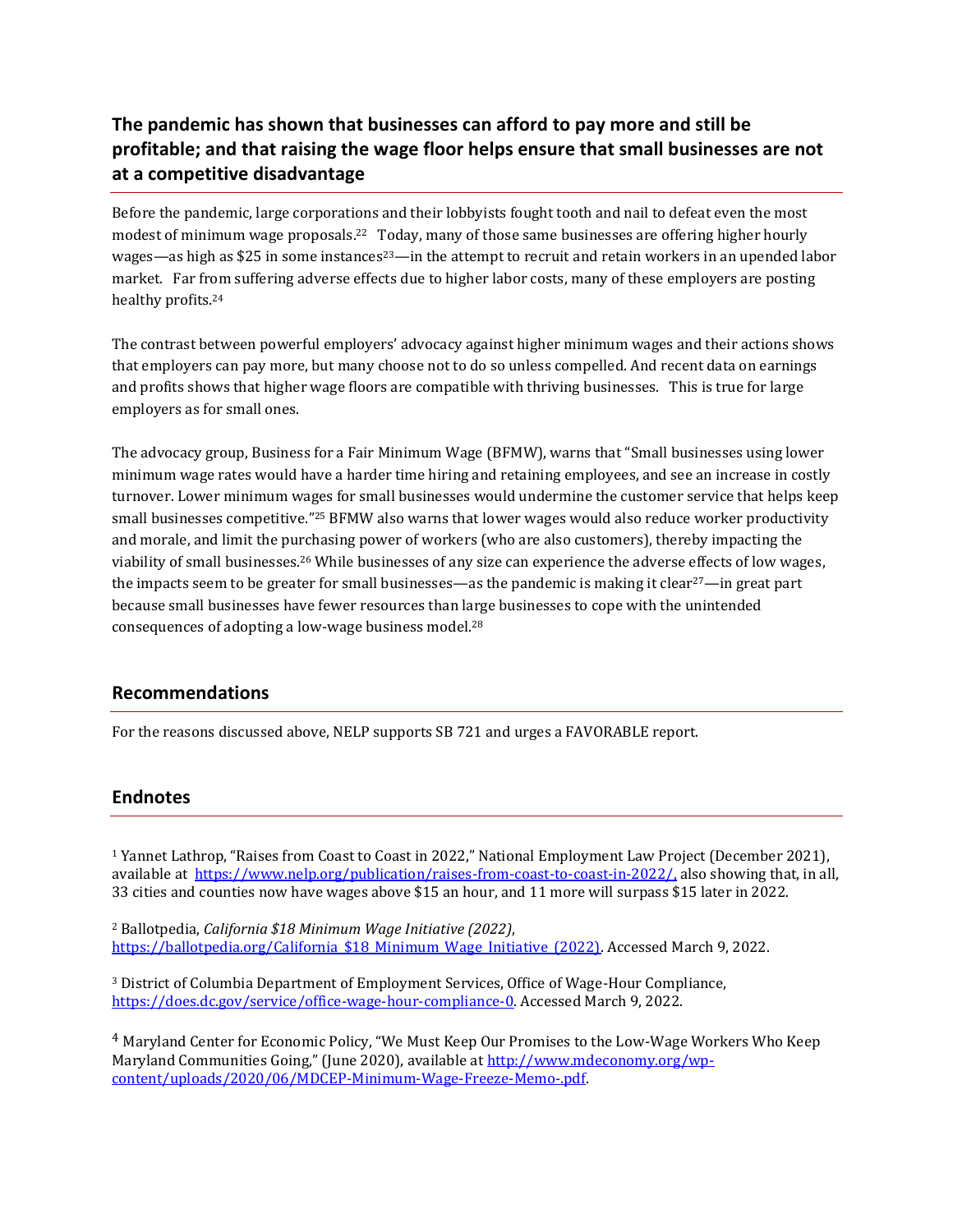<sup>5</sup> Ibid.

<sup>6</sup> Economic Policy Institute and the National Employment Law Project, *Why the U.S. Needs a \$15 Minimum Wage*, January 26, 2021, [https://www.epi.org/publication/why-america-needs-a-15-minimum-wage/.](https://www.epi.org/publication/why-america-needs-a-15-minimum-wage/) 

<sup>7</sup> Hye Jin Rho, Hayley Brown, and Shawn Fremstad, *A Basic Demographic Profile of Workers in Frontline Industries*, Center for Economic and Policy Research, April 2020, [https://cepr.net/wp](https://cepr.net/wp-content/uploads/2020/04/2020-04-Frontline-Workers.pdf)[content/uploads/2020/04/2020-04-Frontline-Workers.pdf.](https://cepr.net/wp-content/uploads/2020/04/2020-04-Frontline-Workers.pdf) 

<sup>8</sup> Christopher Meyer, *What a \$15 Minimum Wage Would Mean for Maryland*, Maryland Center on Economic Policy, February 2018, [http://www.mdeconomy.org/wp-content/uploads/2018/02/MDCEP\\_FF15\\_report-](http://www.mdeconomy.org/wp-content/uploads/2018/02/MDCEP_FF15_report-2.pdf)[2.pdf.](http://www.mdeconomy.org/wp-content/uploads/2018/02/MDCEP_FF15_report-2.pdf) 

<sup>9</sup> Bureau of Labor Statistics, "Consumer Prices Up 7.5 Percent Over Year Ended January 2022," *TED: The Economics Daily*, February 16, 2022, [https://www.bls.gov/opub/ted/2022/consumer-prices-up-7-5-percent](https://www.bls.gov/opub/ted/2022/consumer-prices-up-7-5-percent-over-year-ended-january-2022.htm)[over-year-ended-january-2022.htm.](https://www.bls.gov/opub/ted/2022/consumer-prices-up-7-5-percent-over-year-ended-january-2022.htm)

<sup>10</sup> Andrew Van Dam and Rachel Siegel, "Prices Climbed 7.5% in January, Compared with Last Year, Continuing Inflation's Fastest Pace in 40 Years," *The Washington Post*, February 10, 2022, [https://www.washingtonpost.com/business/2022/02/10/cpi-inflation-january/.](https://www.washingtonpost.com/business/2022/02/10/cpi-inflation-january/) 

<sup>11</sup> Bureau of Labor Statistics, "Real Average Weekly Earnings Down 3.1 Percent Over the 12 Months Ending January 2022," *TED: The Economics Daily*, February 17, 2022, [https://www.bls.gov/opub/ted/2022/real](https://www.bls.gov/opub/ted/2022/real-average-weekly-earnings-down-3-1-percent-over-the-12-months-ending-january-2022.htm)[average-weekly-earnings-down-3-1-percent-over-the-12-months-ending-january-2022.htm.](https://www.bls.gov/opub/ted/2022/real-average-weekly-earnings-down-3-1-percent-over-the-12-months-ending-january-2022.htm) 

<sup>12</sup> Bureau of Labor Statistics, "Table B-3. Average Hourly and Weekly Earnings of All Employees on Private Nonfarm Payrolls by Industry Sector, Seasonally Adjusted," *The Employment Situation—January 2022* [News Release], February 4, 2022, [https://www.bls.gov/news.release/pdf/empsit.pdf.](https://www.bls.gov/news.release/pdf/empsit.pdf) 

<sup>13</sup> Ibid., "Table B-8. Average Hourly and Weekly Earnings of Production and Nonsupervisory Employees on Private Nonfarm Payrolls by Industry Sector, Seasonally Adjusted."

<sup>14</sup> Bureau of Labor Statistics, Consumer Price Index Summary [Economic News Release], February 10, 2022, [https://www.bls.gov/news.release/cpi.nr0.htm.](https://www.bls.gov/news.release/cpi.nr0.htm)

<sup>15</sup> National Public Radio, "How Inflation Affects Food Insecurity," *All Things Considered*, January 16, 2022, [https://www.npr.org/2022/01/16/1073505129/how-inflation-affects-food-insecurity.](https://www.npr.org/2022/01/16/1073505129/how-inflation-affects-food-insecurity) 

<sup>16</sup> Abha Bhattarai, "Rents Are Up More than 30 Percent in Some Cities, Forcing Millions to Find Another Place to Live," *The Washington Post*, January 30, 2022, [https://www.washingtonpost.com/business/2022/01/30/rent-inflation-housing/.](https://www.washingtonpost.com/business/2022/01/30/rent-inflation-housing/) 

<sup>17</sup> Lily Katz and Tim Ellis, *Rental Market Tracker: Rents Rise 14% in December—Biggest Jump in Over Two Years*, Redfin, January 21, 2022, [https://www.redfin.com/news/redfin-rental-report-december-2021/.](https://www.redfin.com/news/redfin-rental-report-december-2021/) 

<sup>18</sup> Christopher Wimer, Sophie Collyer and Xavier Jaravel, *The Costs of Being Poor: Inflation Inequality Leads to Three Million More People in Poverty*, Groundwork Collaborative and the Center on Poverty and Social Policy at Columbia University, November 2019[, https://groundworkcollaborative.org/wp](https://groundworkcollaborative.org/wp-content/uploads/2019/11/The-Costs-of-Being-Poor-Groundwork-Collaborative.pdf)[content/uploads/2019/11/The-Costs-of-Being-Poor-Groundwork-Collaborative.pdf.](https://groundworkcollaborative.org/wp-content/uploads/2019/11/The-Costs-of-Being-Poor-Groundwork-Collaborative.pdf) 

<sup>19</sup> Adewale Maye, *How Inflation Reinforces Economic Disparities*, The Center for Law and Social Policy, November 7, 2019, [https://www.clasp.org/blog/how-inflation-reinforces-economic-disparities.](https://www.clasp.org/blog/how-inflation-reinforces-economic-disparities) 

<sup>20</sup> See summary of minimum wage research in Yannet Lathrop, "Overview of the Economic Research on the Impact of Minimum Wage Increases," *In Support of a \$15 Minimum Wage in New Hampshire* [Testimony],